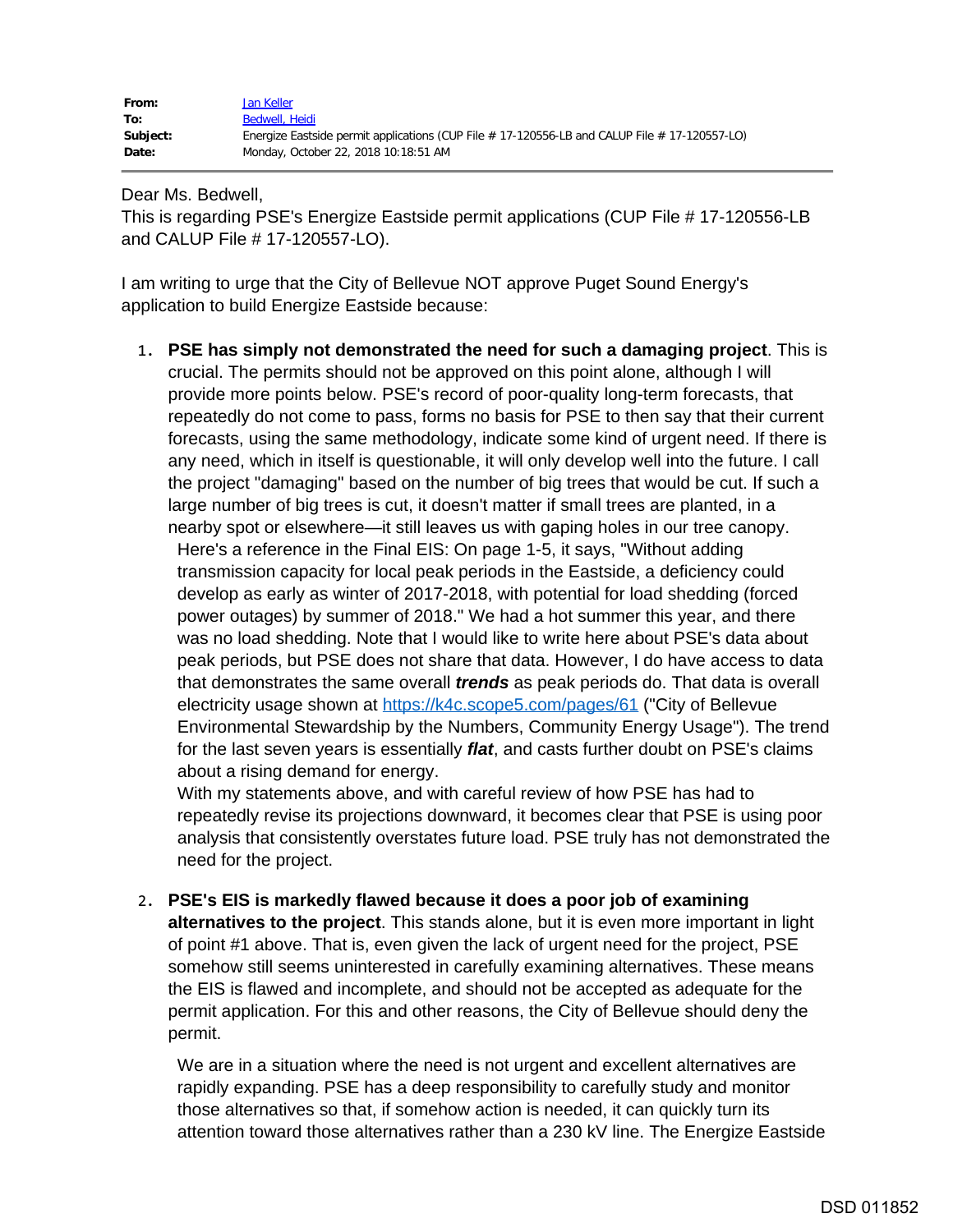project is extreme, not appropriate or small in impact, and in the EIS, PSE does a poor job of studying alternatives and acknowledging that they are expanding month by month.

Here is some more detail. In the EIS documents, I tried to follow the discussion about Alternative 2 and related alternatives. I found this quite difficult, because the discussion was spread across at least four documents—all three phases of the EIS, plus the 2015 Strategen study—with one document pointing to another that pointed to yet another, rather than the Final EIS fully discussing alternatives. (This is not disqualifying, of course, but it is certainly not a plus either.) What isn't discussed in the documents, but comes out when you do the exercise of going from one document to another, is that PSE has not actually researched how a combination of technology alternatives, applied in an intelligent, logical way, can work together. PSE narrowly studied battery storage by itself in the Strategen study, but this does not represent the logical thing to study, which is the *combination* of batteries, electrical efficiency, distributed generation, demand response, and other technologies. The study also did not study batteries deployed in a logical way distributed across multiple locations in the system. Essentially, the EIS dismissed alternatives related to Alternative 2 by pointing at an inadequate study that looked at batteries alone, deployed in an illogical way.

To make my comment clear, here are some specific page numbers. The Final EIS says on Page J1-24: "However, Alternative 2 was not carried forward in the Phase 2 Draft EIS, for reasons described in Section 2.2 of that document; therefore, variations on Alternative 2 were not analyzed." Going back to the Phase 2 draft EIS, I see (page 2-56), "PSE found that transmission-level battery storage technology was not sufficiently developed at this time to address the full need for the Eastside (Strategen, 2015), although it could be a partial solution." This is a point in the EIS at which the discussion of alternatives truly breaks down. It says that battery storage "could be a partial solution," but PSE did not study it as such, in combination with other solutions—which leaves a large gap in the EIS. Instead, PSE chose arbitrary, illogical limits to place around the alternative that it studied, then used the results of that limited, illogical study to claim that all related alternatives would wouldn't work. The result is a flawed EIS.

This flaw is especially serious because the wealth of alternative approaches that were left out are relatively low-cost and very low-impact. PSE may have decided to study batteries in an overly narrow, illogical way (during or after the EIS), but that is no reason to dismiss logical, low-cost, low-impact alternatives that are becoming more effective and flexible every month.

3. **PSE's EIS is markedly flawed because it does a poor job of taking significant portions of the public comment on earlier drafts seriously**. It is not enough to publish Phase 2 and later phases of an EIS with sections in them that summarize or list public comment, while not actually taking that comment seriously. Why hold public comment sessions if large portions of the comments will simply disappear into an appendix? I will not try to cover all the ways that this is true. I will simply point to the fact that the public clearly asked PSE, early on, to truly remedy the flaw discussed in item #2 above. PSE had a chance to remedy that flaw, and did a very poor job, with the Strategen study in 2015. That study looked very narrowly at the rapidly expanding